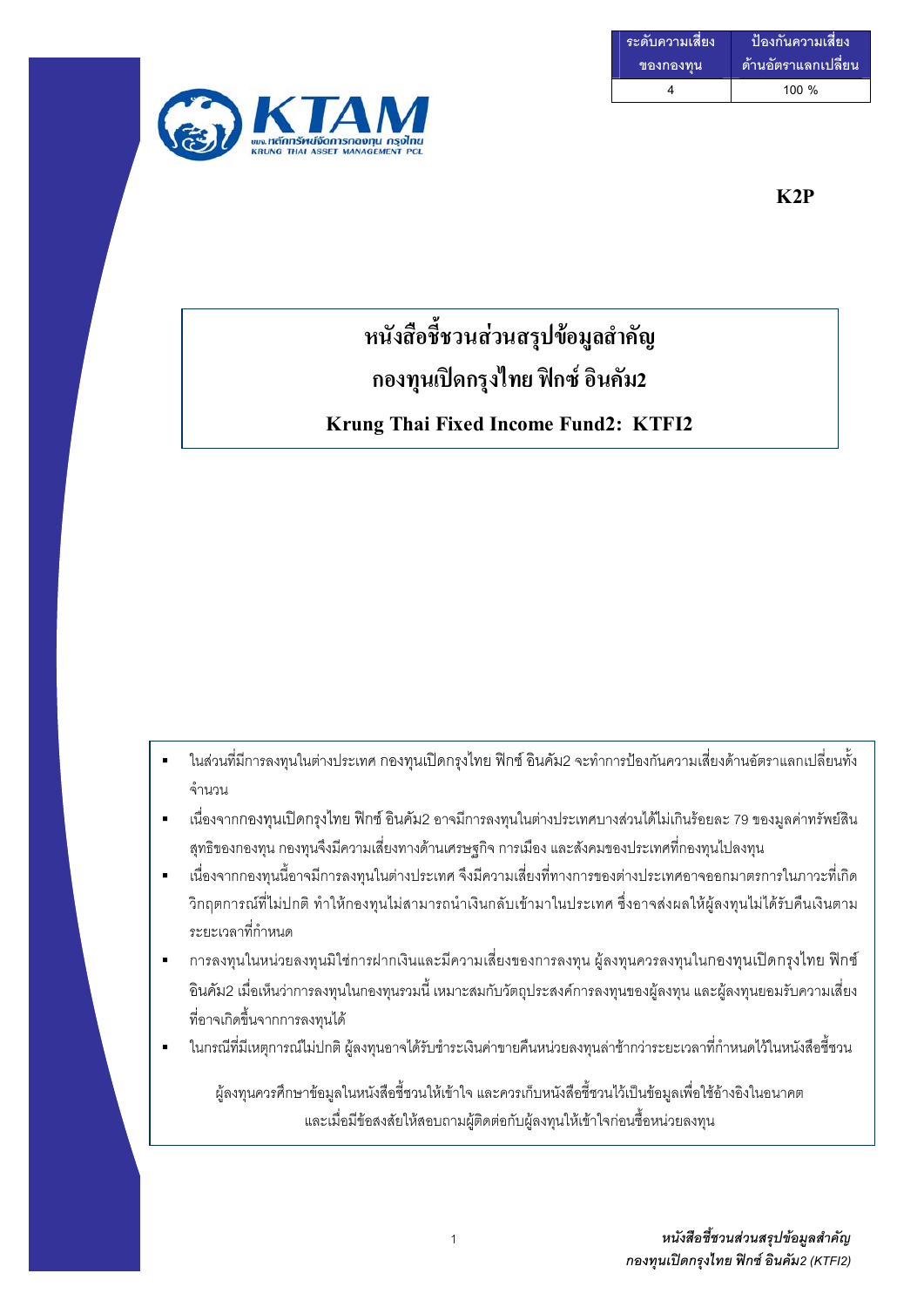# ลักษณะที่สำคัญ

| ชื่อ                                | กองทุนเปิดกรุงไทย ฟิกซ์ อินคัม2                                                                                                                                    |  |  |
|-------------------------------------|--------------------------------------------------------------------------------------------------------------------------------------------------------------------|--|--|
|                                     | Krung Thai Fixed Income Fund2: KTFI2                                                                                                                               |  |  |
| ประเภทโครงการ                       | ้กองทุนรวมตราสารแห่งหนี้ประเภทรับซื้อคืนหน่วยลงทุนโดยอัตโนมัติที่มีการกระจายการลงทุนน้อยกว่า                                                                       |  |  |
|                                     | เกณฑ์มาตรฐาน (Specific Fund)                                                                                                                                       |  |  |
| อายุโครงการ                         | <u>ประมาณ 6 เดือน โดยไม่ต่ำกว่า 5 เดือน 10 วัน และไม่เกิน 6 เดือน 20 วันนับตั้งแต่วันถัดจากวันจด</u>                                                               |  |  |
|                                     | ทะเบียนกองทรัพย์สินเป็นกองทุนรวม                                                                                                                                   |  |  |
|                                     | เงื่อนไขอื่นๆ :   บริษัทจัดการจะแจ้งวันครบกำหนดอายุโครงการในหนังสือรับรองสิทธิในหน่วยลงทุน                                                                         |  |  |
|                                     | ภายใน 15 วันทำการ นับตั้งแต่วันสิ้นสุดระยะเวลาเสนอขายหน่วยลงทุนครั้งแรก ในกรณีที่เกิดเหตุการณ์                                                                     |  |  |
|                                     | อันไม่สามารถคาดการณ์ได้หรือกรณีที่มีการเปลี่ยนแปลงอื่นใดที่กระทบต่อการลงทุนของกองทุนที่นำเงิน                                                                      |  |  |
|                                     | ไปลงทุนในประเทศนั้นๆ อาทิเช่น การเปลี่ยนแปลงกฎเกณฑ์หรือกฎระเบียบของประเทศที่เกี่ยวข้องกับ                                                                          |  |  |
|                                     | ึการลงทุน การเปลี่ยนแปลงนโยบายของผู้ควบคุมกฎระเบียบของแต่ละประเทศ หรือเงื่อนไขที่เป็น                                                                              |  |  |
|                                     | จุปสรรคต่อการแลกเปลี่ยนระหว่างเงินตราต่างประเทศ หรือมีการจำกัดการโอนเงินออกนอกประเทศ                                                                               |  |  |
|                                     | และ/หรือมาตรการเกี่ยวกับการสำรองเงินทุนในประเทศซึ่งอาจมีผลกระทบทำให้กองทุนไม่สามารถแปลง                                                                            |  |  |
|                                     | ค่าเงินลงทุนกลับมาเป็นสกุลเงินบาทได้ เป็นต้น ในกรณีดังกล่าวอาจทำให้กองทุนไม่สามารถนำเงิน                                                                           |  |  |
|                                     | ลงทุนกลับเข้ามาได้ภายในวันที่ครบกำหนดอายุโครงการ ซึ่งจะทำให้กองทุนอาจมีอายุโครงการมากกว่า                                                                          |  |  |
|                                     | 6 เดือน 20 วัน ทั้งนี้ บริษัทจัดการขอสงวนสิทธิที่จะนำเงินลงทุนดังกล่าวไปลงทุนในหลักทรัพย์และ                                                                       |  |  |
|                                     | ทรัพย์สินอื่นที่ผู้จัดการกองทุนเห็นว่าเป็นประโยชน์สูงสุดต่อผู้ถือหน่วยลงทุน โดยบริษัทจัดการจะแจ้งให้                                                               |  |  |
|                                     | ้สำนักงานคณะกรรมการ ก.ล.ต. และผู้ถือหน่วยลงทุนทราบเป็นลายลักษณ์อักษรโดยเร็ว อย่างไรก็ตาม                                                                           |  |  |
|                                     | บริษัทจัดการจะนำเงินลงทุนกลับเข้ามาในประเทศในโอกาสแรกที่กระทำได้                                                                                                   |  |  |
| จำนวนเงินทุน                        | 1,000 ล้านบาท โดยในช่วงระยะเวลาเสนอขายหน่วยลงทุนครั้งแรกบริษัทจัดการอาจเสนอขายหน่วย                                                                                |  |  |
| โครงการ                             | ้ลงทุนเกินจำนวนเงินทุนของโครงการได้ ไม่เกินร้อยละ 15 ของจำนวนเงินทุนของโครงการ ทั้งนี้  หาก                                                                        |  |  |
|                                     | บริษัทจัดการเสนอขายหน่วยลงทุนเกินจำนวนเงินทุนของโครงการ แต่ไม่เต็มจำนวนที่เพิ่มอีกร้อยละ 15                                                                        |  |  |
|                                     | ของจำนวนเงินทุนของโครงการ (green shoe) บริษัทจัดการขอสงวนสิทธิดำเนินการปิดการเสนอขาย                                                                               |  |  |
|                                     | หน่วยลงทุน และดำเนินการจดทะเบียนกองทรัพย์สินเป็นกองทุนรวมก่อนครบกำหนดสิ้นสุดระยะเวลา                                                                               |  |  |
| การรับซื้อคืนโดย                    | เสนอขายหน่วยลงทุนครั้งแรกได้โดยไม่ต้องแจ้งให้ผู้ถือหน่วยลงทุนทราบล่วงหน้า<br>บริษัทจัดการจะดำเนินการรับซื้อคืนหน่วยลงทุนโดยอัตโนมัติให้ผู้ถือหน่วยลงทุน โดยจะทำการ |  |  |
|                                     |                                                                                                                                                                    |  |  |
| อัตโนมัติ                           | สับเปลี่ยนหน่วยลงทุนโดยอัตโนมัติทั้งจำนวนของผู้ถือหน่วยลงทุนทุกรายไปยังกองทุนเปิดกรุงไทยสะสม                                                                       |  |  |
|                                     | ทรัพย์ หรือกองทุนรวมตลาดเงินอื่นใดที่บริษัทจัดการเปิดให้บริการสับเปลี่ยนหน่วยลงทุน ในวันทำการ                                                                      |  |  |
|                                     | ก่อนวันสิ้นสุดอายุโครงการ                                                                                                                                          |  |  |
| วันที่ได้รับอนุมัติให้              | 5 เมษายน 2555                                                                                                                                                      |  |  |
| จัดตั้งกองทุนรวม                    |                                                                                                                                                                    |  |  |
| วันที่เสนอขายหน่วย                  | 19-24 เมษายน 2555                                                                                                                                                  |  |  |
| ลงทุนครั้งแรก                       |                                                                                                                                                                    |  |  |
| <del>.</del><br>มูลค่าขั้นต่ำของการ | 1,000 บาท                                                                                                                                                          |  |  |
| สั่งซื้อครั้งแรก                    |                                                                                                                                                                    |  |  |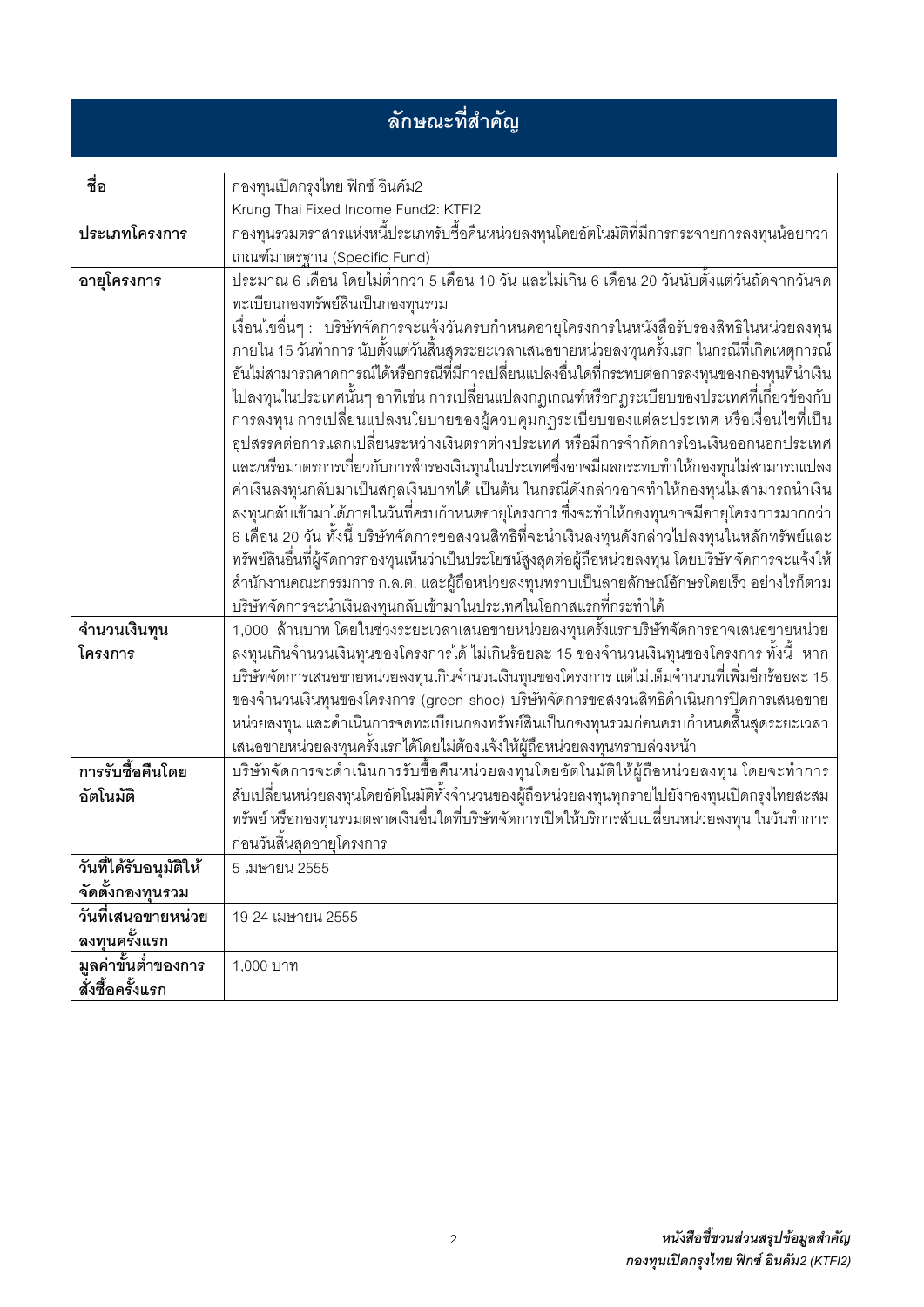### เงินลงทุนของท่าน

### 1. กองทุนรวมนี้เหมาะสมที่จะเป็นทางเลือกสำหรับเงินลงทุนลักษณะใด?

แหมาะสมกับเงินลงทนของผ้ลงทนที่ต้องการกระจายการลงทนในหลักทรัพย์หรือทรัพย์สินหรือการหาดอกผลโดยวิธีอื่นตามที่ ิคณะกรรมการ ก.ล.ต. หรือสำนักงานคณะกรรมการ ก.ล.ต. ประกาศกำหนด ที่เสนอขายทั้งในและ/หรือต่างประเทศ โดย ี่ สามารถลงทนได้จนครบกำหนดอายกองทน รวมทั้งผ้ลงทนยอมรับความเสี่ยงได้ในระดับต่ำถึงปานกลางจากการลงทนใน หลักทรัพย์หรือทรัพย์สินทั้งในและ/หรือต่างประเทศได้

### 2. กองทุนรวมนี้จะนำเงินไปลงทุนในทรัพย์สินใด ?

● กองทุนมีนโยบายที่จะลงทุนในหลักทรัพย์หรือทรัพย์สินที่เสนอขายทั้งในและ/หรือต่างประเทศ อาทิเช่น ตราสารแห่งหนี้ เงิน ฝาก และ/หรือตราสารทางการเงิน ที่บริษัทจัดการพิจารณาแล้วเห็นว่าเป็นตราสารแห่งหนี้ที่มีคุณภาพและให้ผลตอบแทนที่ เหมาะสมกับความเสี่ยง และ/หรือลงทุนในหลักทรัพย์หรือทรัพย์สินอื่นหรือการหาดอกผลโดยวิธีอื่นตามที่คณะกรรมการ ึก.ล.ต. หรือสำนักงานคณะกรรมการ ก.ล.ต. ประกาศกำหนด หรือเห็นชอบให้ลงทุนได้ เป็นต้น ทั้งนี้ กองทุนอาจพิจารณานำ เงินไปลงทุนในต่างประเทศได้ไม่เกินร้อยละ 79 ของมูลค่าทรัพย์สินสุทธิของกองทุน

ึกองทุนอาจกู้ยืมเงินหรือทำธุรกรรมการขายโดยมีสัญญาซื้อคืน โดยเป็นไปตามหลักเกณฑ์ที่คณะกรรมการ ก.ล.ต. หรือ ้สำนักงานคณะกรรมการ ก.ล.ต. ประกาศกำหนด

่ ในกรณีที่กองทุนลงทุนในต่างประเทศ กองทุนจะเข้าทำสัญญาซื้อขายล่วงหน้า (Derivatives) โดยมีวัตถุประสงค์เพื่อป้องกัน ิ ความเสี่ยง (Hedging) จากอัตราแลกเปลี่ยนเต็มจำนวน แต่กองทนจะไม่ลงทุนในตราสาร ดังต่อไปนี้

- 1. ตราสารที่มีลักษณะของสัญญาซื้อขายล่วงหน้าแฝง (Structured Note)
- 2. ตราสารแห่งหนี้ที่มีอันดับความน่าเชื่อถือของตราสารหรือของผู้ออกตราสารต่ำกว่าที่สามารถลงทุนได้ (non-investment grade)
- 3 ตราสารแห่งหนี้ที่ไม่ได้รับการจัดอันดับความน่าเชื่อถือ (Unrated Securities)

้ อย่างไรก็ตาม กองทนอาจมีไว้ซึ่งตราสารหนี้ที่มีอันดับความน่าเชื่อถือต่ำกว่าที่สามารถลงทนได้ (non-investment grade) เฉพาะกรณีที่ตราสารหนี้นั้นได้รับการจัดอันดับความน่าเชื่อถือที่สามารถลงทุนได้ (investment grade) ขณะที่กองทุนลงทุน เท่านั้น

้อย่างไรก็ดี ในกรณีที่สถานการณ์การลงทุนในต่างประเทศ ไม่เหมาะสม เช่น ภาวะตลาดและเศรษฐกิจมี ความผันผวน เกิด ้ภัยพิบัติ หรือเกิดเหตการณ์ไม่ปกติต่าง ๆ และ/หรือกรณีที่มีการเปลี่ยนแปลงในเรื่องของกฦระเบียบ และ/หรือกรณีที่วงเงิน ้ลงทุนในต่างประเทศเต็มเป็นการชั่วคราว เป็นต้นนั้น กองทุนจะมีนโยบายลงทุนในหรือมีไว้ซึ่งหลักทรัพย์หรือทรัพย์สินที่เสนอ ขายในประเทศเท่านั้น

### 3. ผู้ลงทุนจะได้อะไรจากเงินลงทุน ?

● ผู้ลงทุนจะได้รับผลตอบแทนจากการลงทุนในรูปของกำไรจากมูลค่าหน่วยลงทุนที่เพิ่มจากผลตอบแทนของตราสารที่กองทุน เข้าไปลงทุนไว้ โดยการรับซื้อคืนหน่วยลงทุนโดยอัตโนมัติ ซึ่งผู้ลงทุนที่เป็นบุคคลธรรมดาจะได้รับการยกเว้นไม่ต้องเสียภาษี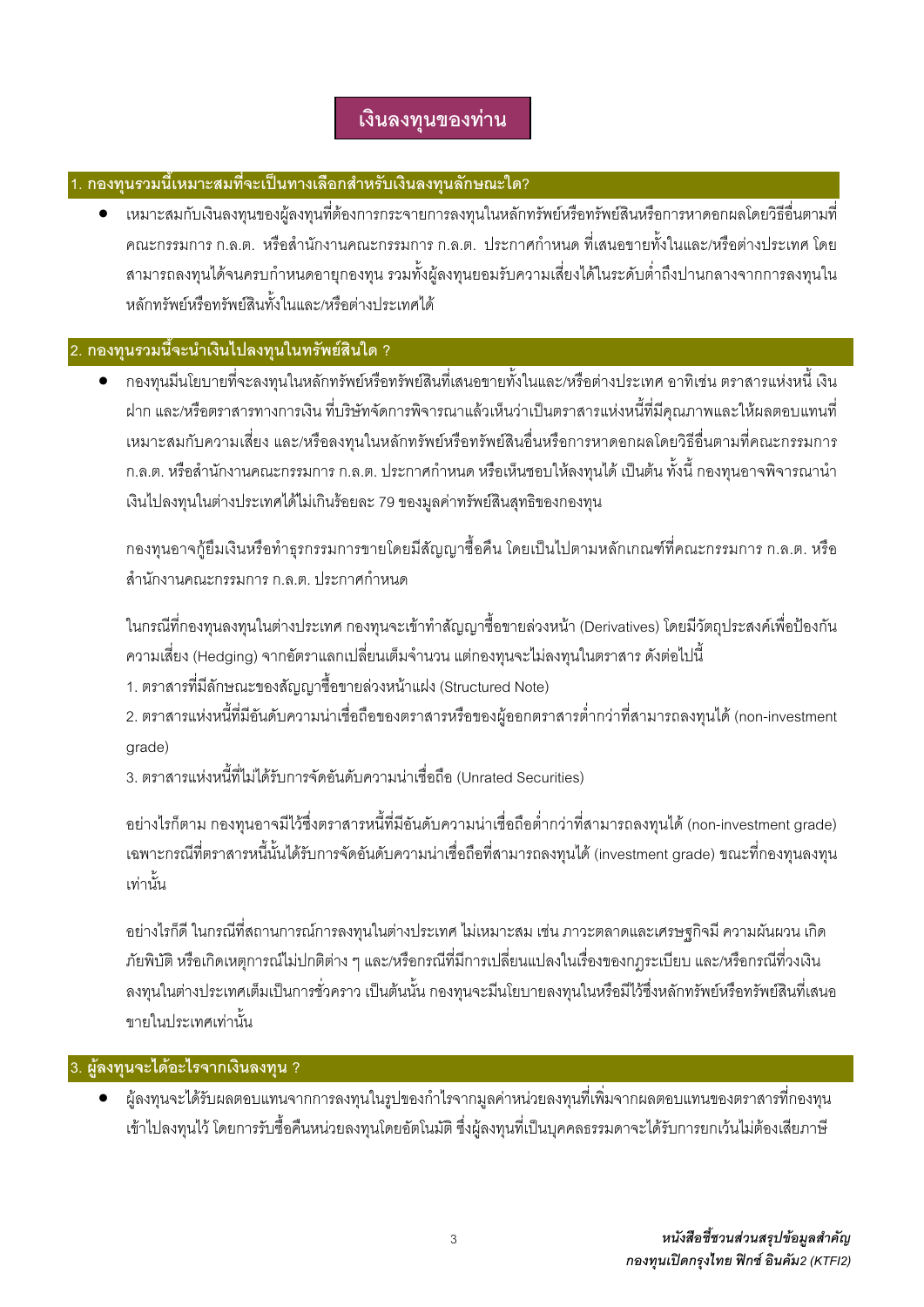### 4. ปัจจัยใดที่มีผลกระทบอย่างมีนัยสำคัญต่อเงินลงทนของผ้ลงทน ?

่ ความสามารถในการชำระหนี้ของผู้ออกตราสารซึ่งกองทุนนำเงินไปลงทุน ซึ่งอาจทำให้ผู้ถือหน่วยไม่ได้รับผลตอบแทนตามที่ ิ คาดหวัง เนื่องจากกองทุนไม่ได้รับชำระดอกเบี้ยและเงินต้นตามเวลาที่กำหนด อย่างไรก็ตาม กองทุนจะลงทุนในหรือมีไว้ซึ่ง หลักทรัพย์หรือทรัพย์สินที่เสนอขายทั้งในและ/หรือต่างประเทศ อาทิเช่น ตราสารแห่งหนี้ เงินฝาก และ/หรือตราสารทาง ้การเงิน ที่บริษัทจัดการพิจารณาแล้วเห็นว่าเป็นตราสารแห่งหนี้ที่มีคณภาพและให้ผลตอบแทนที่เหมาะสมกับความเสี่ยง ซึ่ง ้ผู้จัดการกองทุนจะวิเคราะห์ระดับความน่าเชื่อถือของผู้ออกตราสารโดยการประเมินฐานะทางการเงิน ผลการดำเนินงาน ้ตลอดจนการบริหารจัดการของผู้ออกตราสารก่อนการตัดสินใจลงทุน โดยจะคำนึงถึงความมั่นคง และผลตอบแทนของตรา ้สารเป็นสำคัญ จึงมีความเสี่ยงในด้านการชำระเงินคืนของผู้ออกตราสารต่ำ

### 5. การลงทุนในกองทุนรวมนี้กับกองทุนรวมอื่นที่มีนโยบายการลงทุนต่างกันมีความเสี่ยงแตกต่างกันอย่างไร ?

้ กองทุนเปิดกรุงไทย ฟิกซ์ อินคัม2 เป็นกองทุนรวมตราสารแห่งหนี้ โดยมีนโยบายที่จะนำเงินไปลงทุนในหลักทรัพย์หรือ ิทรัพย์สินที่เสนอขายทั้งในและ/หรือต่างประเทศ อาทิเช่น ตราสารแห่งหนี้ เงินฝาก และ/หรือตราสารทางการเงินที่บริษัท ้จัดการพิจารณาแล้วเห็นว่าเป็นตราสารแห่งหนี้ที่มีคุณภาพและให้ผลตอบแทนที่เหมาะสมกับความเสี่ยง เป็นต้น กองทุนนี้จึง ้มีความเสี่ยงต่ำกว่ากองทุนรวมผสม และกองทุนรวมตราสารทุน ซึ่งสามารถอธิบายได้เป็นแผนภาพ ดังนี้



### กองทนเปิดกรงไทย ฟิกซ์ อินคัม2 (KTFI2)

ิอาจพิจารณาลงทุนในต่างประเทศบางส่วน ทั้งนี้ จะลงทุนได้ไม่เกินร้อยละ 79 ของมูลค่าทรัพย์สินสุทธิของกองทุน โดยในกรณีที่มีการลงทุนในต่างประเทศกองทุนมีนโยบายป้องกันความเสี่ยงอัตราแลกเปลี่ยนทั้งจำนวน

| ึกองทุนเปิดกรุงไทย ฟิกซ์<br>อินคัม2 (KTFI2) |                   |                            |                                   |                      |
|---------------------------------------------|-------------------|----------------------------|-----------------------------------|----------------------|
| ความเสียงต่ำ                                |                   |                            |                                   | ความเสียงสูง         |
| ป้องกันความเสี่ยง 100%                      | ป้องกันความเสี่ยง | ู ป้องกันความเสี่ยงตามดุลย | ไม่ป้องกันความเสี่ยง <sub>เ</sub> | ่มีการลงทุนในเงินตรา |
|                                             | ิบางส่วน          | พินิจของผู้จัดการกองทุน    |                                   | ี ต่างประเทศ         |

หนังสือชี้ชวนส่วนสรุปข้อมูลสำคัญ กองทุนเปิดกรุงไทย ฟิกซ์ อินคัม2 (KTFI2)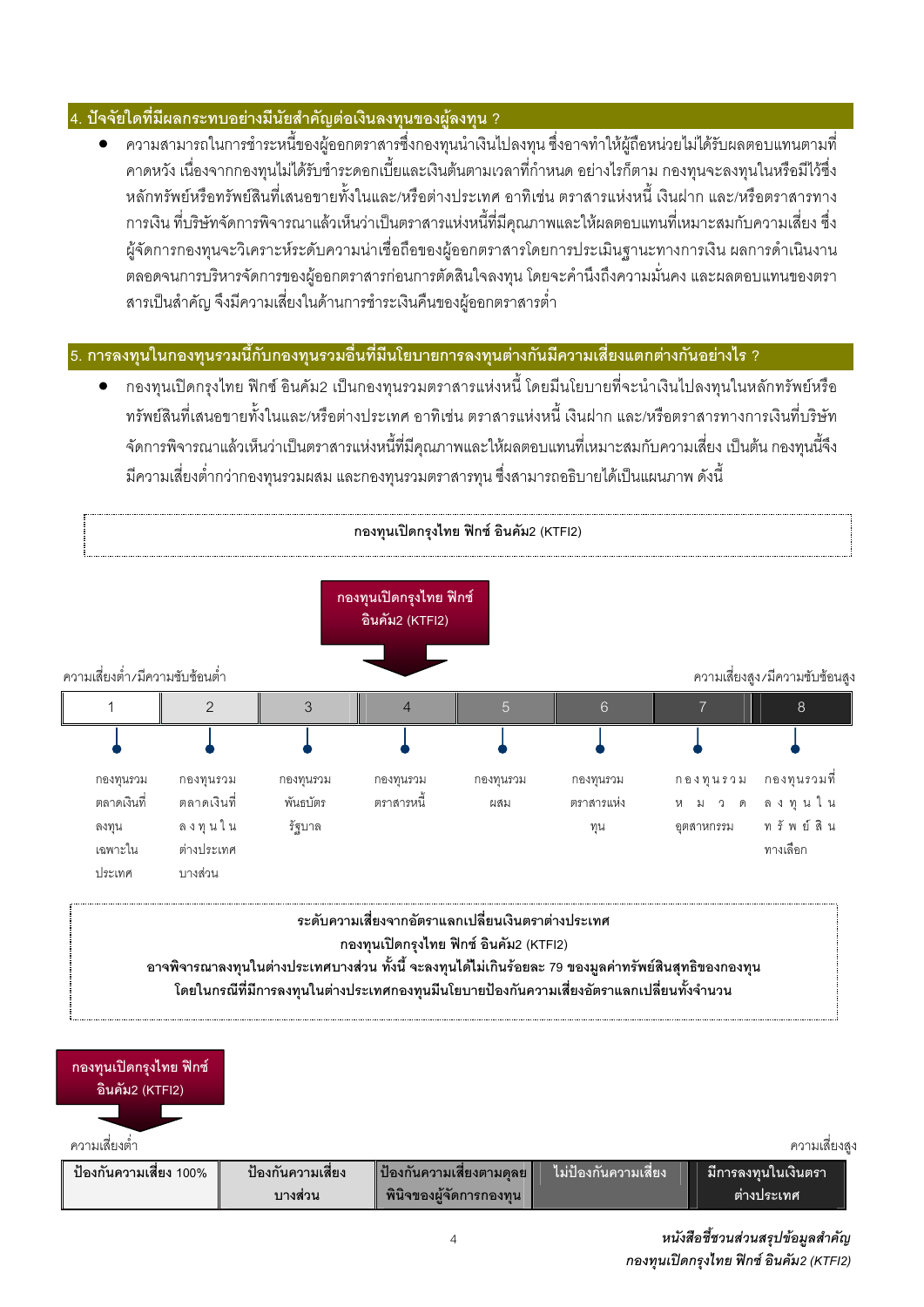### 6. การลงทุนในกองทุนรวมนี้ควรเปรียบเทียบกับตัวชี้วัด (Benchmark) และควรลงทุนในกองทุนรวมนี้เป็นระยะเวลาเท่าใด ?

• ตัวขี้วัดของกองทุนรวมนี้ คำนวณจาก ค่าเฉลี่ยระหว่างอัตราผลตอบแทนของการลงทุนในพันธบัตรของรัฐบาลไทยที่มีอายุ ้ คงที่ 6 เดือน ณ วันที่ลงทุน บวกด้วย Spread ของตราสารหนี้ภาคเอกชนในประเทศไทยที่มีอายุ 6 เดือน และมีอันดับความ น่าเชื่อถือในระดับ Investment grade (BBB) ณ วันที่ลงทุนในสัดส่วนร้อยละ 50 กับอัตราผลตอบแทนของการลงทุนใน ้ พันธบัตรรัฐบาลของประเทศที่ลงทุนที่มีอายุคงที่ 6 เดือน ณ วันที่ลงทุน บวกด้วย Spread ของตราสารหนี้ภาคเอกชน ประเทศที่ลงทุน ที่มีอายุ 6 เดือน และมีอันดับความน่าเชื่อถือในระดับ Investment grade (BBB) ณ วันที่ลงทุนและปรับด้วย ้ต้นทุนการป้องกันความเสี่ยงด้านอัตราแลกเปลี่ยนที่กองทุนไปลงทุน ณ วันที่ลงทุนในสัดส่วนร้อยละ 50 และเนื่องจาก ึกองทุนนี้ผู้ถือหน่วยลงทุนไม่สามารถขายคืนหน่วยลงทุนได้แต่บริษัทจัดการจะดำเนินการรับซื้อคืนหน่วยลงทุนโดยอัตโนมัติ แทน ผู้ถือหน่วยลงทุนจึงจำเป็นจะต้องถือหน่วยลงทุนจนครบกำหนดอายุโครงการ

### 7. เป็นกองทุนรวมที่มีผู้ประกันเงินลงทุนหรือเป็นกองทุนรวมที่มุ่งเน้นจะคุ้มครองเงินต้นหรือไม่ อย่างไร ?

ไม่มี

## ้คำถามและคำตอบที่ควรรู้เกี่ยวกับการลงทุน

- Q: ท่านต้องลงทนเป็นจำนวนเงินเท่าใด และคำนวณเป็นหน่วยลงทุนได้อย่างไร ?
- ี A: สำหรับในช่วงการเสนอขายหน่วยลงทุนครั้งแรก ลงทุนขั้นต่ำ 1,000 บาท หากคำนวณเป็นหน่วยลงทุนที่ราคา 10 บาทต่อหน่วย ์คือลงทุนขั้นต่ำจำนวน 100 หน่วย
- Q: ท่านจะลงทนในกองทนรวมนี้ได้อย่างไร ?
- ึกองทุนเปิดกรุงไทย ฟิกซ์ อินคัม2 เปิดเสนอขายหน่วยลงทุนครั้งแรก ระหว่างวันที่ 19-24 เมษายน 2555 ที่บริษัทจัดการ หรือ  $\mathbf{A}$ ผู้สนับสนุนการขายหรือรับซื้อคืน (ถ้ามี) โดยเริ่มตั้งแต่เวลาเปิดทำการของบริษัทจัดการหรือผู้สนับสนุนการขายหรือรับซื้อคืน ถึง เวลา 15.30 น. ซึ่งกองทุนนี้จะทำการเสนอขายหน่วยลงทุนครั้งแรกเพียงครั้งเดียว โดยผู้สนใจลงทุนสามารถสั่งซื้อหน่วยลงทุนได้ ที่บริษัทจัดการหรือผ้สนับสนนการขายหรือรับซื้อคืน ดังนี้
	- ท่านสามารถซื้อหน่วยลงทุนได้ที่ บริษัทหลักทรัพย์จัดการกองทุน กรุงไทย จำกัด (มหาชน) 11 อาคารคิวเฮ้าส์สาทร ชั้น เอ็ม, จี และ10 ถนนสาทรใต้ แขวงทุ่งมหาเมฆ เขตสาทร กรุงเทพ 10120 โทรศัพท์ 0-2670-4900 โทรสาร 0-2679-1820 หรือผู้สนับสนุนการขายหรือรับซื้อคืน (ถ้ามี) ที่ได้รับการแต่งตั้งจากบริษัทจัดการ
	- การชำระเงินค่าซื้อหน่วยลงทน

ผู้สั่งซื้อต้องชำระเป็นเงินสด คำสั่งหักบัญชีธนาคาร เช็ค หรือดราฟต์ สั่งจ่ายในนาม "**บัญชีจองซื้อหน่วยลงทุนของ บมจ**. **หลักทรัพย์จัดการกองทุน กรุงไทย**" และ/หรือบัญชีอื่นใดที่บริษัทจัดการจะแจ้งให้ทราบต่อไป ซึ่งบริษัทจัดการเปิดไว้กับ ธนาคารพาณิชย์ ดังต่อไปนี้

- ธนาคาร กรุงไทย จำกัด (มหาชน)
- ธนาคาร กรุงเทพ จำกัด (มหาชน)
- ธนาคาร กรุงศรีอยุธยา จำกัด (มหาชน)
- ธนาคาร กสิกรไทย จำกัด (มหาชน)
- ธนาคาร ทหารไทย จำกัด (มหาชน)
- ธนาคาร ไทยพาณิชย์ จำกัด (มหาชน)
- สาขาสวนมะลิ เลขที่บัญชี 153-6-09908-2 สาขารัชดา-สี่แยกสาธประดิษฐ์ เลขที่บัญชี 195-3-05057-0 สำนักพระราบ 3 เลขที่บัญชี 777-0-04854-1 ี สาขาถนนพระรามที่ 3 เลขที่บัญชี 057-1-07543-1 เลขที่บัณชี 028-1-05955-0 สาขาช่องนนทรี สาขาย่อยอาคาร เอส วี ซิตี้ (พระราม 3) เลขที่บัณชี 295-3-00099-9

หนังสือชี้ชวนส่วนสรุปข้อมูลสำคัญ กองทุนเปิดกรุงไทย ฟิกซ์ อินคัม2 (KTFI2)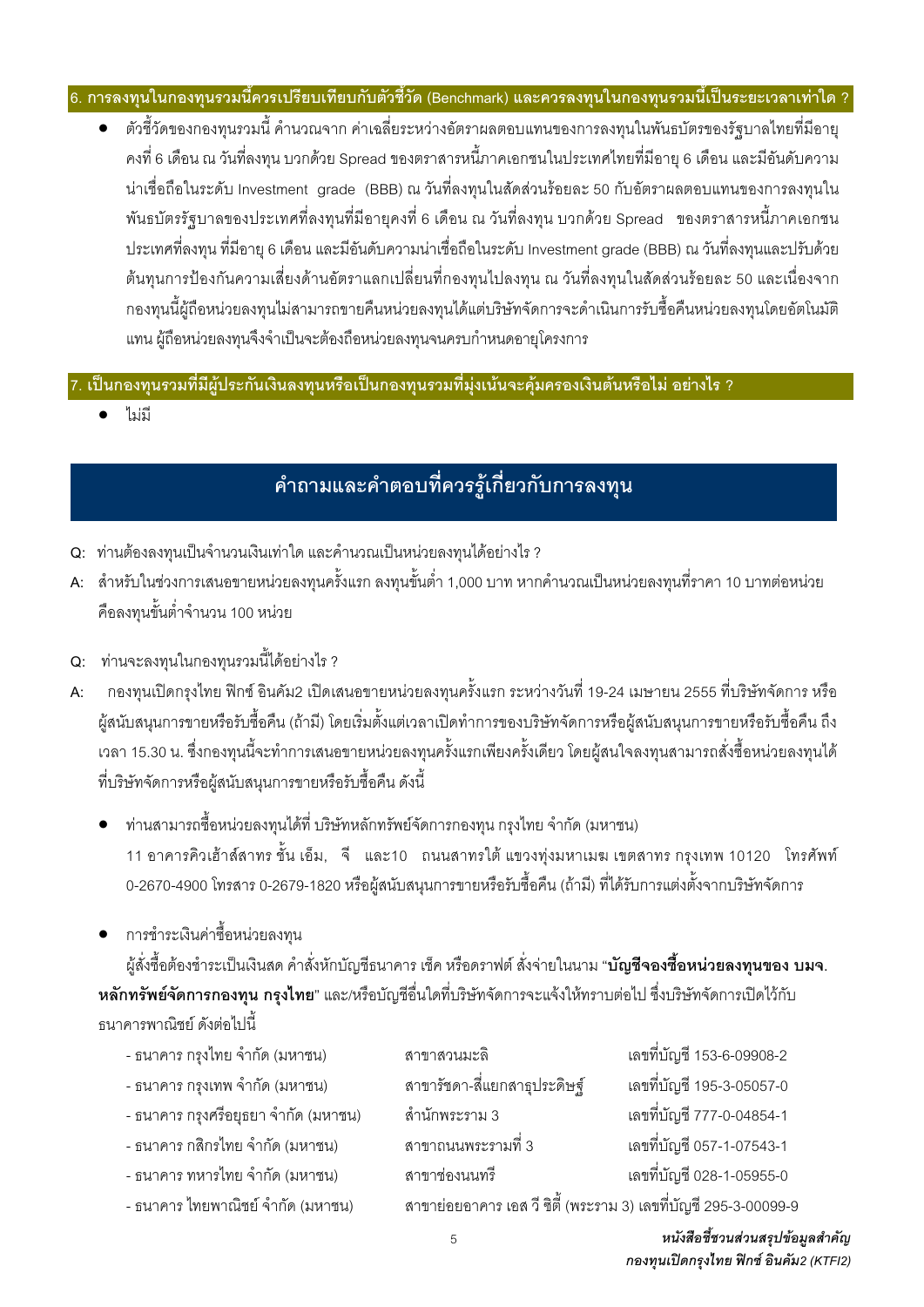- ธบาคารธบศาต

สาขาสวนพล

- ธนาคารพาณิชย์คื่นใดที่เริษัทจัดการจะแจ้งให้ทราบต่อไป

ผู้สั่งซื้อหน่วยลงทุนที่ชำระเงินค่าซื้อหน่วยลงทุนด้วยเช็คหรือดราฟต์ จะต้องยื่นชำระให้เสร็จสิ้นก่อนเวลาเคลียริ่งของธนาคาร พาณิชย์ภายในวันทำการก่อนวันทำการสุดท้ายที่เปิดเสนอขายหน่วยลงทุน โดยในวันทำการสุดท้ายของการเปิดเสนอขาย ครั้งแรก บริษัทจัดการขอสงวนสิทธิที่จะรับชำระเงินค่าซื้อหน่วยลงทน เฉพาะเงินสดหรือเงินโอน (เงินสดหรือเช็ค TR) เท่านั้น

- Q: ท่านจะได้เงินทุนคืนโดยการขายหน่วยลงทุนได้อย่างไร ?
- A: บริษัทจัดการจะดำเนินการรับซื้อคืนหน่วยลงทุนโดยอัตโนมัติให้ผู้ถือหน่วยลงทุน โดยจะทำการสับเปลี่ยนหน่วยลงทุนโดย ้อัตโนมัติทั้งจำนวนของผู้ถือหน่วยลงทุนทุกรายไปยังกองทุนเปิดกรุงไทยสะสมทรัพย์ หรือกองทุนรวมตลาดเงินอื่นใดที่บริษัท ้จัดการเปิดให้บริการสับเปลี่ยนหน่วยลงทุน ในวันทำการก่อนวันสิ้นสดอายุโครงการ

้ทั้งนี้ ผู้ถือหน่วยลงทุนจะได้รับหน่วยลงทุนของกองทุนเปิดกรุงไทยสะสมทรัพย์ หรือกองทุนรวมตลาดเงินอื่นใดที่บริษัทจัดการ เปิดให้บริการสับเปลี่ยนหน่วยลงทุนภายหลังจากการทำรายการสับเปลี่ยนหน่วยลงทุนโดยอัตโนมัติแล้วในวันทำการถัดไป ดังนั้น ผู้ถือหน่วยลงทุนสามารถดำเนินการขายคืนหรือสับเปลี่ยนหน่วยลงทุนไปยังกองทุนอื่นได้ โดยเป็นไปตามเงื่อนไขที่ระบุไว้ ในหนังสือขี้ชวนของกองทุนเปิดกรุงไทยสะสมทรัพย์ หรือกองทุนรวมตลาดเงินอื่นใดที่บริษัทจัดการเปิดให้บริการสับเปลี่ยน หน่วยลงทุน ทั้งนี้ บริษัทจัดการจะไม่คิดค่าธรรมเนียมใดๆ ทั้งสิ้น

ในกรณีขายคืนหน่วยลงทุนโดยอัตโนมัติ ท่านจะได้รับการชำระเงินค่าขายคืนหน่วยลงทุน ภายใน 5 วันทำการ นับตั้งแต่วันถัดจาก วันรับซื้อคืนหน่วยลงทุนโดยอัตโนมัติ

- Q: ท่านจะรู้มูลค่าการลงทุนของท่านได้อย่างไร ?
- A: ท่านสามารถติดตามมูลค่าหน่วยลงทุนของท่านได้จาก
	- Website: www.ktam.co.th
	- าเริษัทจัดการ (Call Center) : 0-2670-4900 กด 9
- Q: ใครเป็นผู้เก็บรักษาทรัพย์สินและดูแลบริษัทจัดการให้ปฏิบัติตามข้อกำหนดการลงทุนที่ตกลงไว้ ?
- A: ธนาคารสแตนดาร์ดชาร์เตอร์ด (ไทย) จำกัด (มหาชน) ที่อยู่ : เลขที่ 90 ถนนสาทรเหนือ สีลม บางรัก กรุงเทพมหานคร 10500 โทรศัพท์ 0-2724-5265 และ 0-2724-5263 โทรสาร 0-2724-5277
- Q: ใครเป็นผู้ตรวจสอบงบการเงินของกองทุนรวมที่ท่านลงทุน ?
- A: นายอนุสรณ์ เกียรติกังวาฬไกล และนางขวัญใจ เกียรติกังวาฬไกล บริษัท เอเอสวี แอนด์ แอสโซซิเอทส์ จำกัด เลขที่ 47 ซอย 53 ถนนพระราม 3 แขวงบางโพงพาง เขตยานนาวา กรุงเทพฯ 10120 โทรศัพท์: 0-2294-8504, 0-2294-8557 โทรสาร: 0-2294-2345 ในฐานะผู้สอบบัญชี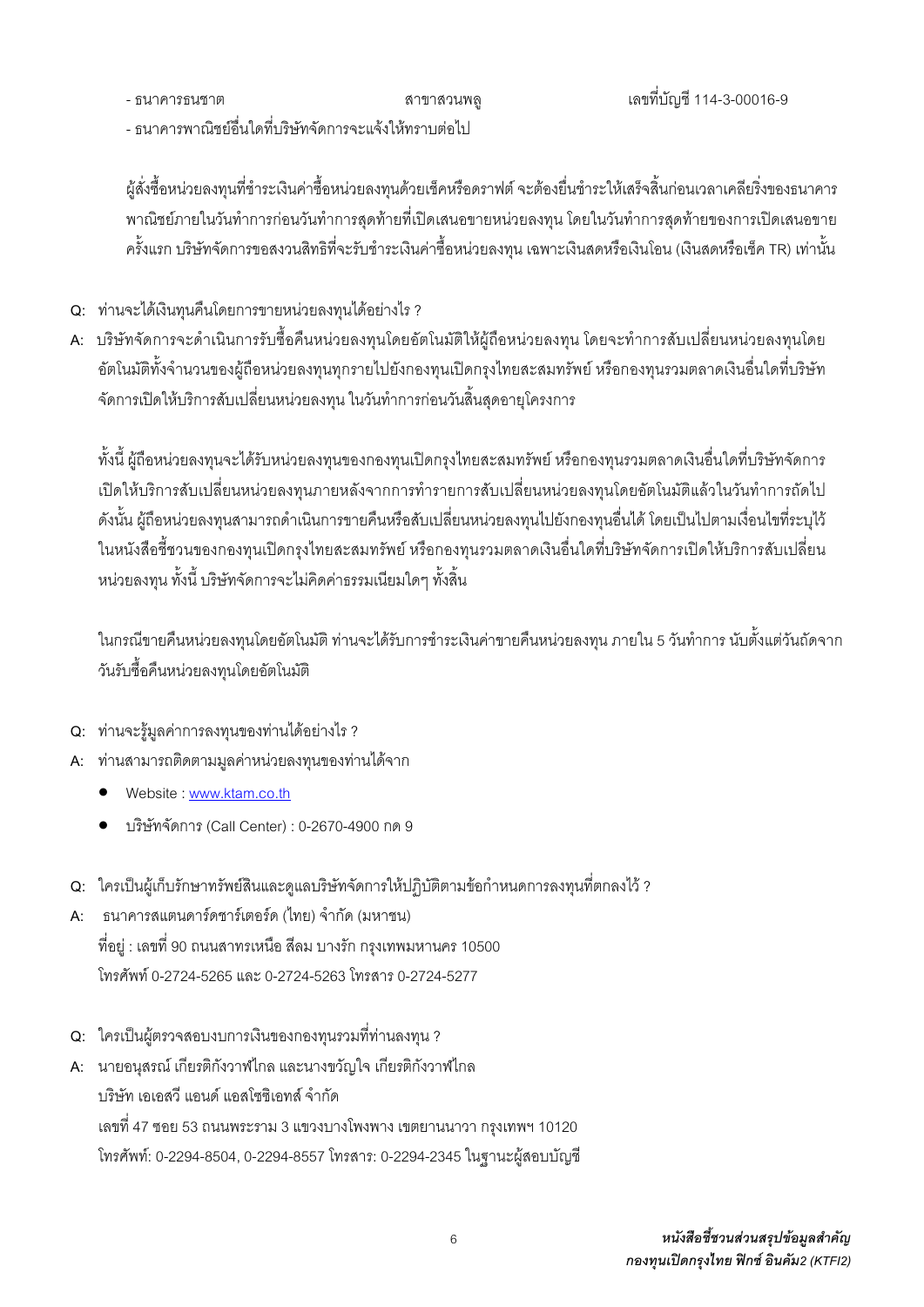- Q: ใครเป็นผู้ดูแลปรับปรุงรายชื่อผู้ถือหน่วยลงทุนเพื่อให้การชำระเงินและจัดสรรหน่วยลงทุนแก่ผู้ถือหน่วยเป็นไปอย่างถูกต้อง ?
- A: บริษัทหลักทรัพย์จัดการกองทุน กรุงไทย จำกัด (มหาชน)

11 อาคารคิวเฮ้าส์สาทร ชั้น เอ็ม, จี และ10 ถนนสาทรใต้ แขวงทุ่งมหาเมฆ เขตสาทร กรุงเทพฯ 10120 โทรศัพท์ 0-2670-4900 โทรสาร 0-2679-1820 ในฐานะนายทะเบียนหน่วยลงทุน

- Q: หากท่านต้องการร้องเรียนจะทำอย่างไร?
- A: สามารถนำส่งข้อร้องเรียนได้ที่
	- บริษัทหลักทรัพย์จัดการกองทุน กรุงไทย จำกัด (มหาชน) โทร. 0-2670-4900
	- สำนักงานคณะกรรมการ ก.ล.ต. (Help center) โทร. 0-2263-6000
- Q: มีข้อจำกัดในการถือหน่วยลงทุนหรือไม่
- ่ A: กองทุนรวมนี้อาจไม่ได้รับการจดทะเบียนหากมีการจัดสรรหน่วยลงทุนให้กลุ่มบุคคลใดหรือกลุ่มบุคคลเดียวกันใดเกินหนึ่งใน สามของจำนวนหน่วยลงทุนที่จำหน่ายได้แล้วทั้งหมด เว้นแต่เข้าข้อยกเว้นตามที่สำนักงานคณะกรรมการ ก.ล.ต. ประกาศ กำหนด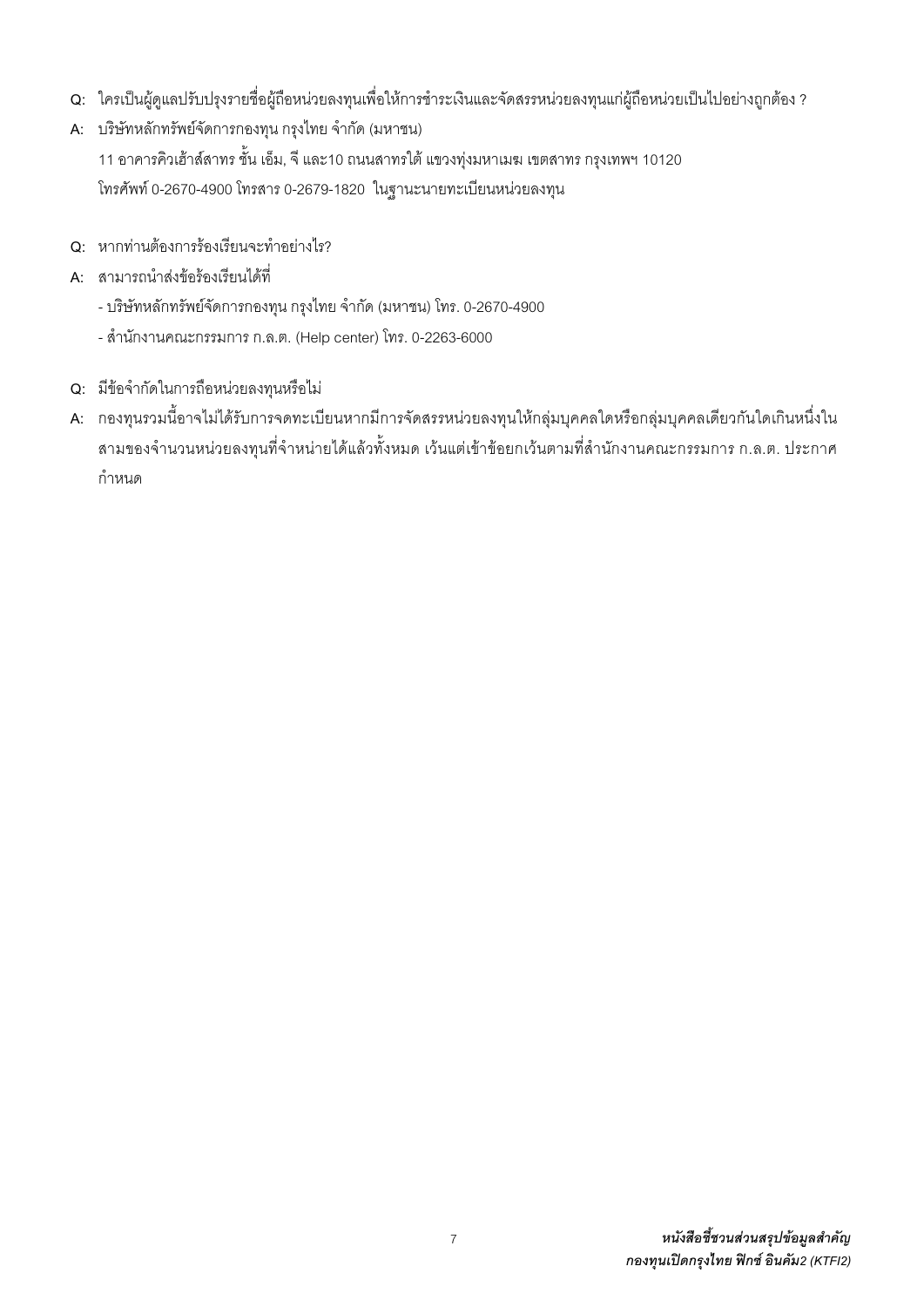## ปัจจัยความเสี่ยงในการลงทุนของกองทุน

์<br>กองทุนเปิดกรุงไทย ฟิกซ์ อินคัม2 เป็นกองทุนที่มีนโยบายที่จะนำเงินไปลงทุนในหลักทรัพย์หรือทรัพย์สินที่เสนอขายทั้งในและ/หรือ ้ต่างประเทศ อาทิเช่น ตราสารแห่งหนี้ เงินฝาก และ/หรือตราสารทางการเงินที่บริษัทจัดการพิจารณาแล้วเห็นว่าเป็นตราสารแห่งหนี้ที่มี ้คุณภาพและให้ผลตอบแทนที่เหมาะสมกับความเสี่ยง และ/หรือลงทนในหลักทรัพย์หรือทรัพย์สินอื่นหรือการหาดอกผลโดยวิธีอื่น ์ตามที่คณะกรรมการ ก.ล.ต. หรือสำนักงานคณะกรรมการ ก.ล.ต. ประกาศกำหนด หรือเห็นชอบให้ลงทุนได้ เป็นต้น ทั้งนี้ กองทุนอาจ พิจารณานำเงินไปลงทุนในต่างประเทศได้ไม่เกินร้อยละ 79 ของมูลค่าทรัพย์สินสุทธิของกองทุน โดยบริษัทจัดการมีการบริหารความ เสี่ยงของกองทน โดยสามารถสรปได้ดังต่อไปนี้

1) **ความเสี่ยงทางตลาด** (Market Risk) คือ ความเสี่ยงจากความผันผวนของราคาหลักทรัพย์ หรือทรัพย์สินในตลาดต่างประเทศที่ ้ อาจปรับตัวขึ้นลง โดยได้รับผลกระทบจากปัจจัยทางเศรษฐกิจ สังคม หรือภาวะตลาด เช่น การเมืองของแต่ละประเทศ เศรษฐกิจ ้ ความผันผวนของค่าเงิน อัตราดอกเบี้ย เป็นต้น ซึ่งอาจมีผลกระทบต่อราคาของตราสารที่กองทุนลงทุนไว้ และเป็นความเสี่ยงที่บริษัทผู้ ออกตราสารไม่สามารถควบคมได้

### แบวทางการบริหารความเสี่ยง

การบริหารความเสี่ยงในกรณีนี้คือการตรวจสอบบริษัทที่จะลงทุนด้วยความระมัดระวังและปฏิบัติตามกระบวนการลงทุนที่กำหนดไว้ ้อย่างเคร่งครัด โดยมีการกระจายการลงทุนในหลักทรัพย์ต่างๆ อย่างเหมาะสม โดยปกติแล้วความผันผวนของราคาหลักทรัพย์มักไม เกี่ยวข้องกับแนวโน้มในอนาคตของบริษัทที่ออกหลักทรัพย์ดังกล่าว แต่จะเป็นเรื่องของความสมดุลระหว่างผู้ซื้อและผู้ขายในตลาด ซึ่ง หากราคาที่เกิดจากการซื้อขายกันในปริมาณที่มากนั้นยังคงเป็นราคาที่สามารถซื้อหรือขายตราสารดังกล่าวได้ในราคาที่น่าสนใจแล้ว ้ บริษัทจัดการก็เห็นว่าความผันผวนดังกล่าวในบางกรณีก็ถือเป็นโอกาสในการลงทน ดังนั้น ก่อนการลงทนบริษัทจัดการจะมีการ ้วิเคราะห์ภาวะตลาด ความน่าเชื่อถือของผู้ออกตราสาร โดยผ่านการพิจารณาจากคณะกรรมการลงทุนของบริษัทอีกชั้นหนึ่ง ซึ่งจะช่วย ิลดความเสี่ยงดังกล่าวลง รวมถึงจะติดตามภาวะการลงทนรวมถึงการปรับเปลี่ยนการลงทนให้เหมาะสมกับสภาวะการณ์อย่าง ดบ่ำเสบค

2) ความเสี่ยงจากความสามารถในการชำระหนี้ของผู้ออกตราสาร (Credit Risk) คือ ความเสี่ยงที่เกิดจากการที่ผู้ออกตราสาร หนี้ไม่สามารถชำระคืนเงินต้น และ/หรือดอกเบี้ยได้ตามที่กำหนด เช่น บริษัทดังกล่าวอาจประสบปัญหาทางการเงิน เป็นต้น ซึ่งจะ ส่งผลต่อมูลค่าทรัพย์สินสุทธิกองทุนได้

### แนวทางการบริหารความเสี่ยง

้ บริษัทจัดการจะวิเคราะห์ความน่าเชื่อถือของผู้ออกตราสาร และวิเคราะห์ปัจจัยต่างๆ ที่มีผลกระทบต่อราคา เพื่อให้สินทรัพย์ที่ลงทุนมี คุณภาพและมีการกระจายการลงทุนอย่างเหมาะสม

3) ความเสี่ยงจากการขาดสภาพคล่องของหลักทรัพย์ (Liquidity Risk) คือ ความเสี่ยงที่เกิดจากการที่ตราสารหนี้หรือตลาด ิตราสารหนี้ที่กองทุนไปลงทุนไว้ขาดสภาพคล่องในการซื้อขาย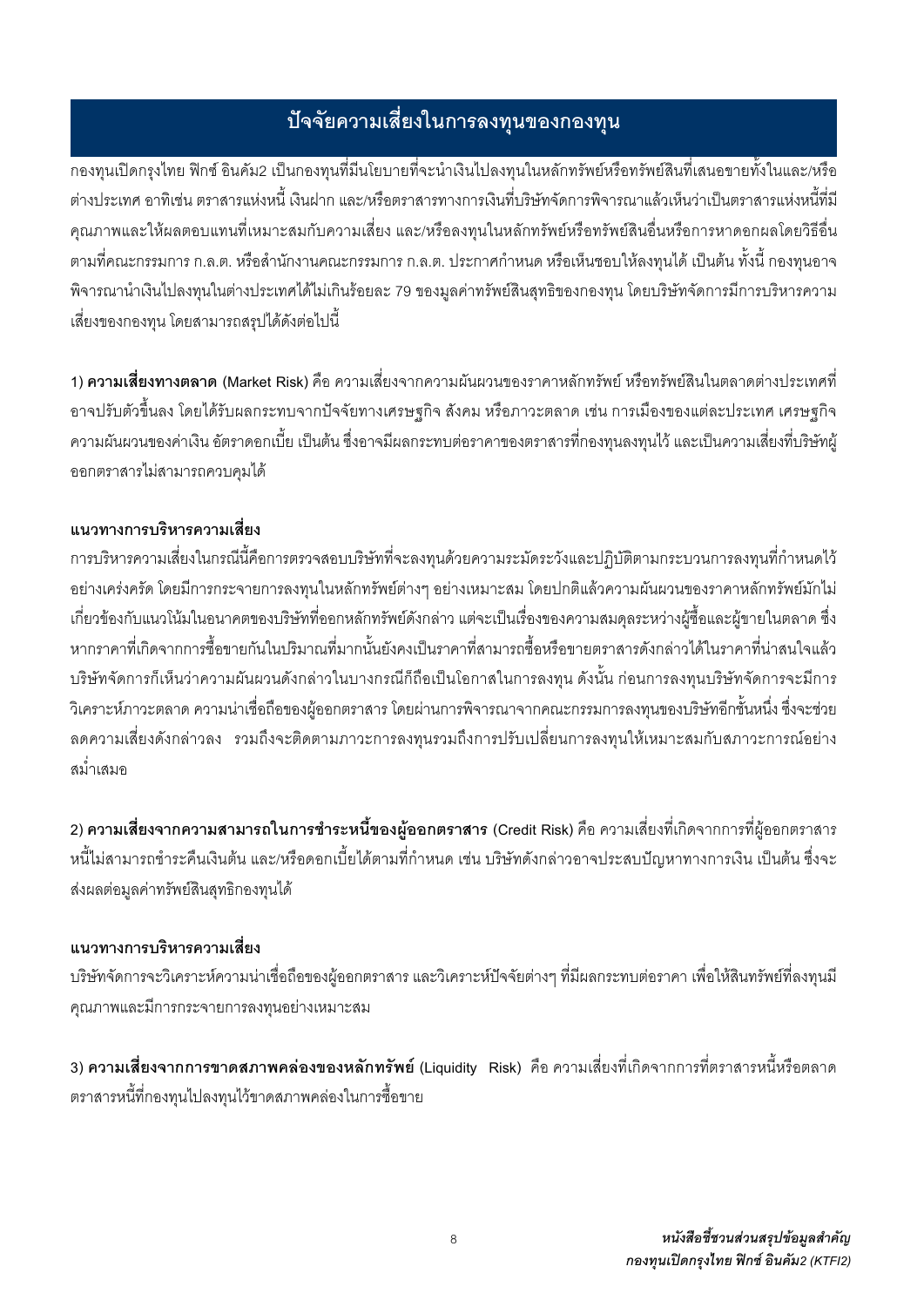### แนวทางการบริหารความเสี่ยง

ในกรณีนี้กองทุนจะบริหารความเสี่ยงโดยการลงทุนในตราสารที่มีอายุใกล้เคียงกับอายุโครงการและไม่มีการขายตราสารออกไป และ จะถือตราสารจนครบอายของตราสาร

4) **ความเสี่ยงจากอัตราแลกเปลี่ยน** (Foreian Exchange Rate Risk) คือ ความเสี่ยงที่เกิดจากการลงทนของกองทนที่อาจประสบ ้กับความผันผวนของอัตราแลกเปลี่ยนในรูปเงินบาท หากค่าเงินตราสกุลต่างประเทศมีการเปลี่ยนแปลง

### แนวทางการบริหารความเสี่ยง

ึกองทุนนี้อาจลงทุนในตราสารหนี้ที่มีการจ่ายเงินต้น และผลตอบแทนในรูปของสกุลเงินต่างประเทศ จึงทำให้กองทุนนี้มีความเสี่ยงจาก ้อัตราแลกเปลี่ยนเมื่อมีการแปลงเงินสกุลต่างประเทศให้เป็นเงินสกุลบาท โดยกองทุนอาจจะลงทุนในสัญญาซื้อขายล่วงหน้า (Derivatives) ได้แก่ สัญญาสวอป และ/หรือสัญญาฟอร์เวิร์ด (Forward) ที่มีตัวแปรเป็นอัตราแลกเปลี่ยน โดยมีวัตถุประสงค์เพื่อ ้ป้องกันความเสี่ยง (Hedging) จากการแปลงเงินต้นให้เป็นสกุลเงินบาท

5) ความเสี่ยงในเรื่องคู่สัญญาในการทำสัญญาป้องกันความเสี่ยงจากอัตราแลกเปลี่ยน (Counter Party Risk) คือ ความเสี่ยง ที่อาจเกิดขึ้นจากคู่สัญญาในการทำสัญญาป้องกันความเสี่ยงจากอัตราแลกเปลี่ยนมีฐานะการเงินด้อยลงจนไม่อาจดำเนินการให้ เป็นไปตามสัญญาได้

### แนวทางการบริหารความเสี่ยง

ในการพิจารณาทำสัญญาป้องกันความเสี่ยงจากอัตราแลกเปลี่ยน บริษัทจัดการจะวิเคราะห์ฐานะการเงินของคู่สัญญา และจะ ติดตามความเสี่ยงในฐานะการเงินและของคู่สัญญาอย่างต่อเนื่อง

่ 6) **ความเสี่ยงจากการทำสัญญาซื้อขายล่วงหน้าเพื่อป้องกันความเสี่ยง** คือ สัญญาซื้อขายล่วงหน้าที่อาจมีการขึ้นลงผันผวน (Volatile) มากกว่าหลักทรัพย์พื้นฐาน ดังนั้น หากกองทุนมีการลงทุนในหลักทรัพย์ดังกล่าวย่อมทำให้สินทรัพย์มีความผันผวนมากกว่า การลงทุนในหลักทรัพย์พื้นฐาน (Underlying Security)

### แนวทางการบริหารความเสี่ยง

้ กองทุนมีนโยบายที่จะลงทุนในสัญญาซื้อขายล่วงหน้าที่มีตัวแปรเป็นอัตราแลกเปลี่ยน โดยมีวัตถุประสงค์เพื่อลดความเสี่ยง ซึ่งการ ้ป้องกันความเสี่ยงดังกล่าวอาจทำให้กองทุนเสียโอกาสที่จะได้รับผลตอบแทนที่เพิ่มขึ้น หากอัตราแลกเปลี่ยนมีการเปลี่ยนแปลงไปใน ้ ทางตรงข้ามกับที่กองทุนคาดการณ์ไว้ อย่างไรก็ตาม กองทุนยังคงมีความเสี่ยงจากการที่คู่สัญญาไม่ปฏิบัติตามสัญญา ดังนั้น เพื่อเป็น ้ การลดความเสี่ยงดังกล่าว กองทุนจะทำธุรกรรมกับธนาคารที่มีกฎหมายเฉพาะจัดตั้งขึ้น หรือธนาคารพาณิชย์

7) **ความเสี่ยงของประเทศที่ลงทน** (Country Risk) คือ ความเสี่ยงที่เกิดจากการเปลี่ยนแปลงภายในประเทศที่กองทุนเข้าไปลงทุน เช่น การเปลี่ยนแปลงผู้บริหาร, การเปลี่ยนแปลงนโยบายทางด้านเศรษฐกิจ หรือสาเหตุอื่นๆ จนทำให้ไม่สามารถชำระหนี้ได้ตรงตาม ระยะเวลาที่กำหนด

### แนวทางการบริหารความเสี่ยง

ึกองทุนมีนโยบายที่จะลงทุนในเงินฝากหรือตราสารแห่งหนี้ที่เสนอขายทั้งในและต่างประเทศ ผู้จัดการกองทุนจะทำการวิเคราะห์ปัจจัย ต่างๆ ที่อาจมีผลกระทบต่อความสามารถในการชำระหนี้ของประเทศของผู้ออกตราสารอย่างรอบคอบ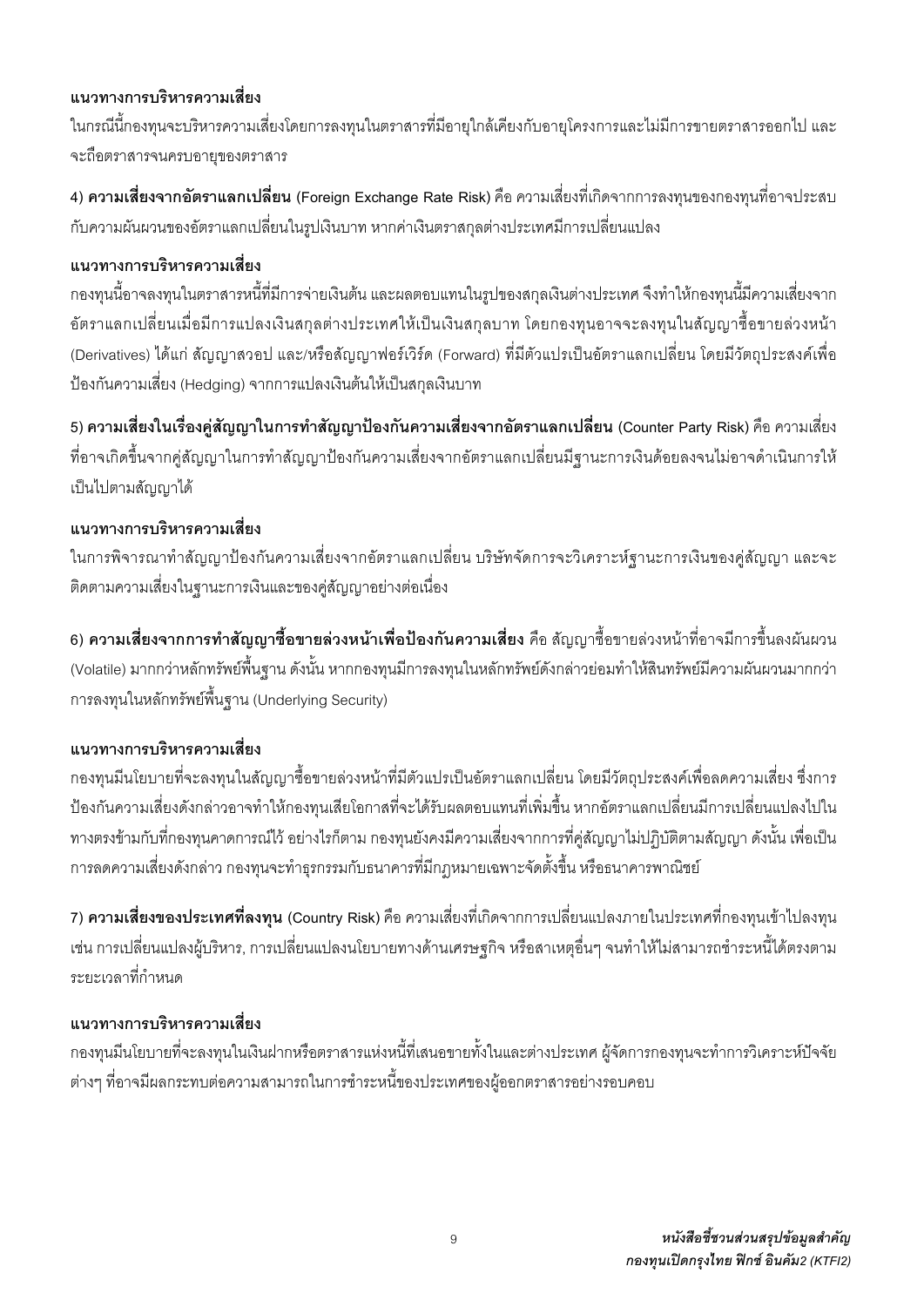### ์ ตารางแสดงค่าใช้จ่ายที่เรียกเก็บจากผู้ซื้อหรือผู้ถือหน่วยลงทุนหรือกองทุนรวม

|                                                                                                                                                 | 1.ค่าใช้จ่ายที่เรียกเก็บจากผู้ซื้อหรือผู้ถือหน่วยลงทุน (ร้อยละของมูลค่าหน่วยลงทุน) |                                       |  |  |
|-------------------------------------------------------------------------------------------------------------------------------------------------|------------------------------------------------------------------------------------|---------------------------------------|--|--|
| 1.1                                                                                                                                             | ค่าธรรมเนียมการขายหน่วยลงทุน                                                       | ไม่มี                                 |  |  |
| 1.2                                                                                                                                             | ____________<br>ค่าธรรมเนียมการรับซื้อคืนหน่วยลงทุน                                | ไม่มี                                 |  |  |
| 1.3                                                                                                                                             | ค่าธรรมเนียมการแลกเปลี่ยนหน่วยลงทุน                                                | ไม่มี                                 |  |  |
|                                                                                                                                                 | 2.ค่าใช้จ่ายที่เรียกเก็บจากผู้ซื้อหรือผู้ถือหน่วยลงทุน (ตามที่จ่ายจริง)            |                                       |  |  |
| 2.1                                                                                                                                             | ค่าธรรมเนียมการโอนหน่วยลงทุน                                                       | 10 บาทต่อจำนวนหน่วยลงทุนทุก 500 หน่วย |  |  |
|                                                                                                                                                 |                                                                                    | หรือเศษของ 500 หน่วยที่ทำการโอน       |  |  |
| 2.2                                                                                                                                             | ้ค่าธรรมเนียมการโอนเงินค่าซื้อและขายคืนหน่วยลงทุน                                  | ตามอัตราที่สถาบันการเงินกำหนด         |  |  |
| 2.3                                                                                                                                             | ค่าธรรมเนียมการออกเอกสารสิทธิในหน่วยลงทุน                                          | ตามอัตราที่สถาบันการเงินกำหนด         |  |  |
| 2.4                                                                                                                                             | ค่าใช้จ่ายอื่น ๆ ที่ผู้ถือหน่วยลงทุนขอให้บริษัทจัดการ หรือ                         | ตามที่นายทะเบียนกำหนด                 |  |  |
|                                                                                                                                                 | นายทะเบียน ดำเนินการให้ผู้ถือหน่วยลงทุนเป็นกรณีพิเศษนอกเหนือจาก                    |                                       |  |  |
|                                                                                                                                                 | กรณีปกติ                                                                           |                                       |  |  |
| 3.ค่าใช้จ่ายที่เรียกเก็บจากกองทุนรวม (ของมูลค่าหน่วยลงทุนที่เสนอขายได้แล้วทั้งหมด ณ วันจดทะเบียน) $^{\textrm{\tiny{(1)}}\,\textrm{\tiny{(4)}}}$ |                                                                                    |                                       |  |  |
| 3.1                                                                                                                                             | ค่าธรรมเนียมการจัดการ (2)                                                          | ไม่เกินร้อยละ 2.00 ต่อปี              |  |  |
| 3.2                                                                                                                                             | ค่าธรรมเนียมผู้ดูแลผลประโยชน์ (2)                                                  | ไม่เกินร้อยละ 0.07 ต่อปี              |  |  |
| 3.3                                                                                                                                             | $\rho$ ่าธรรมเนียมนายทะเบียนหน่วยลงทุน $^{(2)}$                                    | ไม่เกินร้อยละ 0.20 ต่อปี              |  |  |
| 3.4                                                                                                                                             | ค่าใช้จ่ายอื่น ๆ $^{\left( 3\right) }$                                             | ตามที่จ่ายจริง                        |  |  |
| 4.ค่าใช้จ่ายในการโฆษณาประชาสัมพันธ์                                                                                                             |                                                                                    |                                       |  |  |
| 4.1                                                                                                                                             | ในช่วงเสนอขายหน่วยลงทุนครั้งแรก                                                    | ไม่มี                                 |  |  |
| 4.2                                                                                                                                             | ภายหลังเสนอขายหน่วยลงทุนครั้งแรก                                                   | ไม่มี                                 |  |  |

<sup>้(1)</sup> เป็นอัตราที่ยังไม่รวมภาษีมูลค่าเพิ่ม ภาษีธุรกิจเฉพาะ หรือภาษีอื่นใดในทำนองเดียวกัน

<sup>(2)</sup> ในกรณีที่มูลค่าหน่วยลงทุนที่ขายได้แล้วทั้งหมดโดยคำนวณตามมูลค่าที่ตราไว้ของหน่วยลงทุนของกองทุนรวมมีมูลค่าน้อยกว่า 50 ล้านบาท บริษัท จัดการจะเรียกเก็บค่าธรรมเนียมไม่เกินร้อยละ …. ต่อปี ของมูลค่าทรัพย์สินทั้งหมด หักด้วยมูลค่าหนี้สินทั้งหมด เว้นแต่ค่าธรรมเนียมการจัดการ ้ค่าธรรมเนียมผู้ดูแลผลประโยชน์ และค่าธรรมเนียมนายทะเบียน หรือค่าธรรมเนียมอื่นๆ ที่มีการคำนวณในลักษณะเดียวกันกับค่าธรรมเนียมดังกล่าวข้างต้น ณ วันที่คำนวณ

<sup>(3)</sup> ไม่รวมค่านายหน้าซื้อขายหลักทรัพย์และค่าธรรมเนียมต่างๆ ที่เกิดขึ้นจากการซื้อขายหลักทรัพย์

<sup>(4)</sup> ค่าธรรมเนียมและค่าใช้จ่ายที่สามารถประมาณการได้ซึ่งเรียกเก็บจากกองทน เมื่อรวมกันแล้วไม่เกินร้อยละ 2.50 ต่อปี ของมลค่าหน่วยลงทนที่เสนอขายได้แล้ว ทั้งหมด ณวันจดทะเบียน ทั้งนี้ ค่าธรรมเนียมและค่าใช้จ่ายดังกล่าวไม่รวมค่าธรรมเนียมหรือค่าใช้จ่ายที่ไม่สามารถประมาณการได้ อาทิ ค่าใช้จ่ายที่เกิดจาก ้การขอมติผู้ถือหน่วย/แก้ไขโครงการ ค่าใช้จ่ายในการดำเนินคดี ค่าใช้จ่ายในการดำเนินคดี ค่าใช้จ่ายอันเกี่ยวเนื่องจากการลงทุนในต่างประเทศ ตลอดจน ้ค่าใช้จ่ายอื่นๆ เป็นต้น โดยจะเรียกเก็บตามที่จ่ายจริง

#### หมายเหตุ :

้บริษัทจัดการจะเรียกเก็บค่าธรรมเนียมหรือค่าใช้จ่ายของกองทุนรวมเพิ่มเติมในจำนวนเกินกว่าร้อยละ 5 ของค่าธรรมเนียมหรือค่าใช้จ่ายเดิมภายใน ระยะเวลา 1 ปีมิได้ เว้นแต่ในกรณีที่ได้รับมติโดยเสียงข้างมากของผู้ถือหน่วยลงทุนซึ่งคิดตามจำนวนหน่วยลงทุนรวมกันเกินกึ่งหนึ่งของจำนวนหน่วยลงทุนที่ ้จำหน่ายได้แล้วทั้งหมด และในกรณีที่มีการเปลี่ยนแปลงค่าธรรมเนียม หรืออัตราค่าใช้จ่ายเพิ่มเติมบริษัทจะแจ้งให้ผู้ถือหน่วยลงทุนทราบล่วงหน้าไม่น้อย ้ กว่า 60 วัน ตามวิธีการดังต่อไปนี้ก่อนการเรียกเก็บค่าธรรมเนียมหรือค่าใช้จ่ายเพิ่มดังกล่าว

(1) ประกาศหนังสือพิมพ์รายวันอย่างน้อย 1 ฉบับ เป็นเวลา 3 วันติดต่อกัน และ

(2) ติดประกาศไว้ ณ สำนักงานของบริษัทจัดการ และสถานที่ติดต่อทุกแห่งของผู้สนับสนุนการขายหรือรับซื้อคืน (ถ้ามี) ที่ใช้เป็นสถานที่ในการซื้อขายหน่วย ลงทุน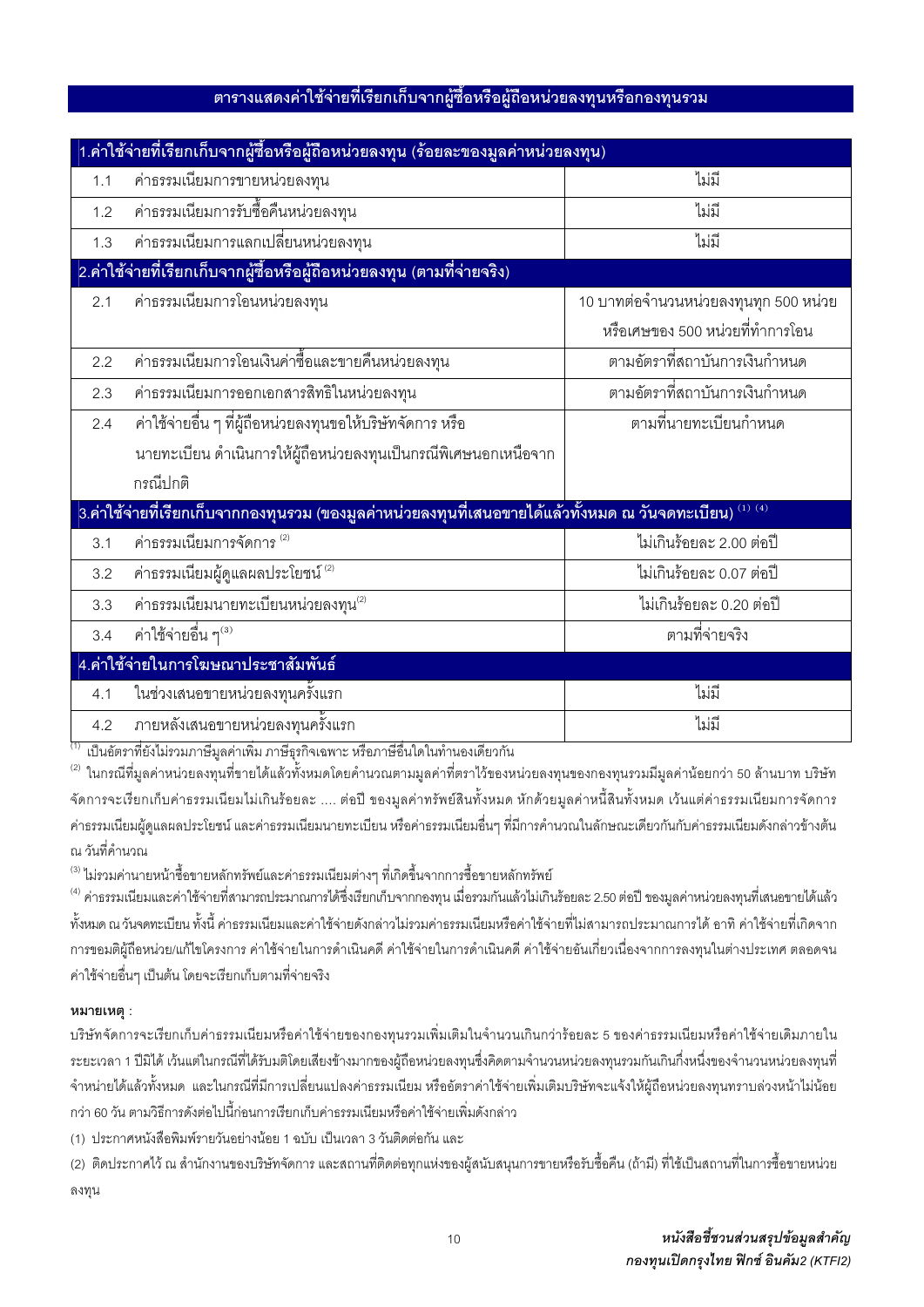### รายการเปรียบเทียบอัตราส่วนการลงทุนของกองทุนเปิดกรุงไทย ฟิกซ์ อินคัม2

หลักเกณฑ์การลงทุนของกองทุนเปิดกรุงไทย ฟิกซ์ อินคัม2 ที่แตกต่างจากหลักเกณฑ์ทั่วไปที่ สำนักงานคณะกรรมการ ก.ล.ต. ประกาศกำหนด รายละเอียดตามตารางต่อไปนี้

| รายการ/หลักเกณฑ์                                               | สำนักงานคณะกรรมการ ก.ล.ต.           | กองทุนเปิดกรุงไทย ฟิกซ์ อินคัม2     |
|----------------------------------------------------------------|-------------------------------------|-------------------------------------|
| การลงทุนในประเทศ                                               |                                     |                                     |
| (1) ลงทุนหรือมีไว้ซึ่งทรัพย์สินที่มีอันดับความน่าเชื่อถือ      | มีมูลค่ารวมกันทั้งสิ้นเมื่อคำนวณ    | มีมูลค่ารวมกันทั้งสิ้นเมื่อคำนวณ    |
| อยู่ในอันดับที่สามารถลงทุนได้ที่ธนาคารที่มีกฎหมาย              | เฉพาะธนาคารหรือบริษัทเงินทุน        | เฉพาะธนาคารหรือบริษัทเงินทุนราย     |
| เฉพาะจัดตั้งขึ้น ธนาคารพาณิชย์ หรือบริษัทเงินทุนเป็นผู้        | รายนั้น ไม่เกินร้อยละ 20 ของมูลค่า  | นั้น ไม่เกินร้อยละ 25 ของมูลค่า     |
| ออก ผู้สั่งจ่าย ผู้รับรอง ผู้รับอาวัล ผู้สลักหลัง ผู้ค้ำประกัน | ทรัพย์สินสุทธิของกองทุน             | ทรัพย์สินสุทธิของกองทุน             |
| หรือคู่สัญญา เพื่อเป็นทรัพย์สินของกองทุนได้                    |                                     |                                     |
|                                                                | ไม่เกินร้อยละ 15 ของมูลค่า          | ไม่เกินร้อยละ 25 ของมูลค่าทรัพย์สิน |
| จ่าย ผู้รับรอง ผู้รับอาวัล ผู้สลักหลัง ผู้ค้ำประกัน หรือ       | ทรัพย์สินสุทธิของกองทุน             | สุทธิของกองทุน                      |
| คู่สัญญา เพื่อเป็นทรัพย์สินของกองทุนได้ โดยมีมูลค่า            |                                     |                                     |
| รวมกันทั้งสิ้นเมื่อคำนวณเฉพาะผู้ออก ผู้สั่งจ่าย ผู้รับรอง      |                                     |                                     |
| ผู้รับอาวัล ผู้สลักหลัง ผู้ค้ำประกัน หรือคู่สัญญารายนั้น       |                                     |                                     |
| การลงทุนในต่างประเทศ                                           |                                     |                                     |
| (1) ลงทุนหรือมีไว้ซึ่งเงินฝากในสถาบันการเงิน                   | ไม่เกินร้อยละ 20 ของมูลค่า          | ไม่เกินร้อยละ 25 ของมูลค่าทรัพย์สิน |
| ต่างประเทศที่มีอันดับความน่าเชื่อถืออยู่ในอันดับที่            | ทรัพย์สินสุทธิของกองทุน             | สุทธิของกองทุน                      |
| สามารถลงทุนได้ โดยมีมูลค่ารวมกันทั้งสิ้นเมื่อคำนวณ             |                                     |                                     |
| เฉพาะสถาบันการเงินต่างประเทศรายนั้น                            |                                     |                                     |
| (2) ลงทุนหรือมีไว้ซึ่งทรัพย์สินที่บุคคลใดเป็นผู้ออก ผู้สั่ง    | ไม่เกินร้อยละ 15 ของมูลค่าทรัพย์สิน | ไม่เกินร้อยละ 25 ของมูลค่าทรัพย์สิน |
| จ่าย ผู้รับรอง ผู้รับอาวัล ผู้สลักหลัง ผู้ค้ำประกัน หรือ       | สุทธิของกองทุน                      | สุทธิของกองทุน                      |
| คู่สัญญาเพื่อเป็นทรัพย์สินของกองทุนได้ โดยมีมูลค่า             |                                     |                                     |
| รวมกันทั้งสิ้นเมื่อคำนวณเฉพาะผู้ออก ผู้สั่งจ่าย ผู้รับรอง      |                                     |                                     |
| ผู้รับอาวัล ผู้สลักหลัง ผู้ค้ำประกัน หรือคู่สัญญารายนั้น       |                                     |                                     |